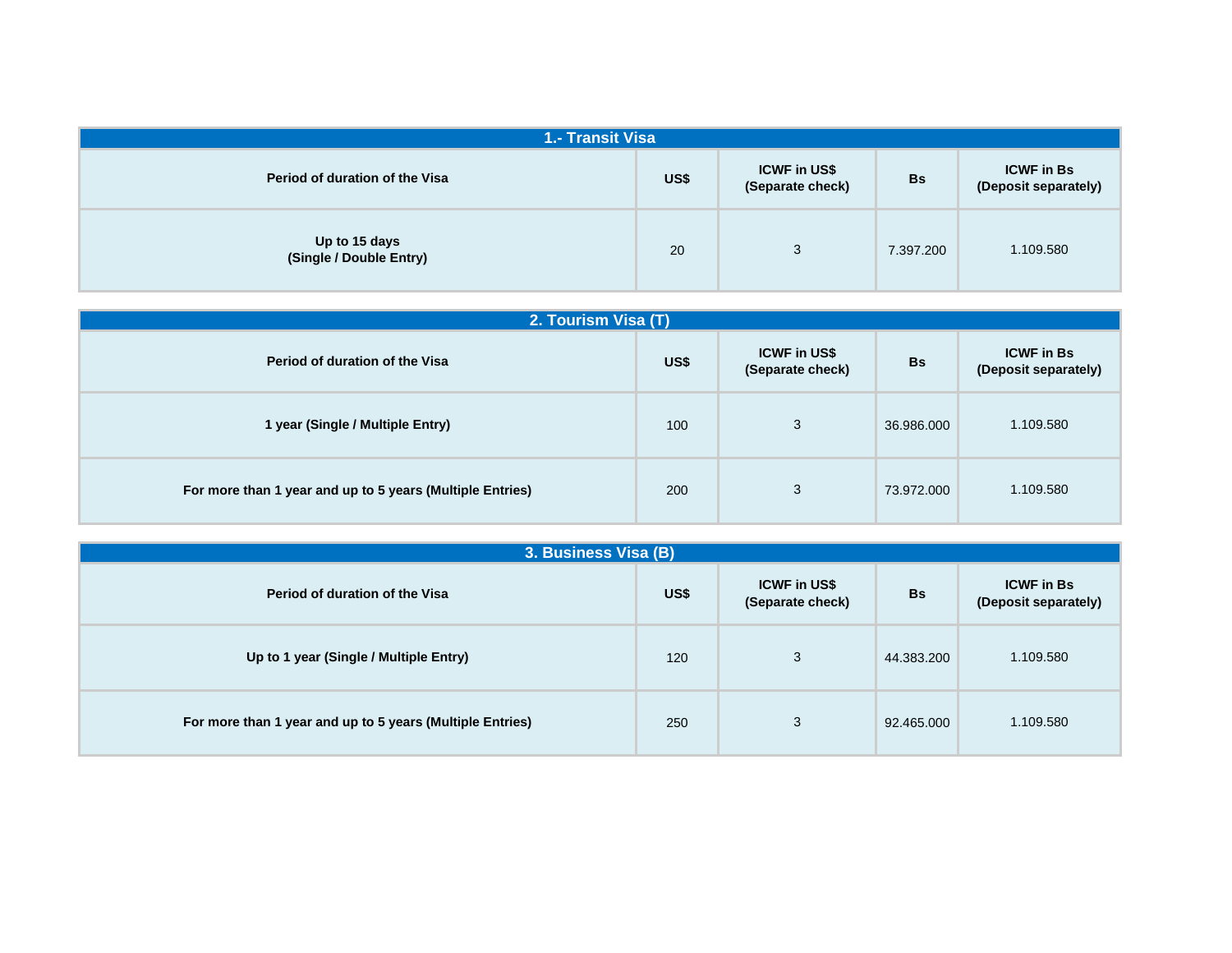| 4. Entry Visa (X-Visa) (X)                                           |      |                                         |            |                                           |  |
|----------------------------------------------------------------------|------|-----------------------------------------|------------|-------------------------------------------|--|
| Period of duration of the Visa<br>(Only for People of Indian Origin) | US\$ | <b>ICWF in US\$</b><br>(Separate check) | <b>Bs</b>  | <b>ICWF</b> in Bs<br>(Deposit separately) |  |
| Up to 6 months (Single / Multiple Entry)                             | 80   | 3                                       | 29,588,800 | 1.109.580                                 |  |
| For more than 6 months and up to 1 year (Multiple Entries)           | 120  | 3                                       | 44.383.200 | 1.109.580                                 |  |
| For more than 1 year and up to 5 years (Multiple Entries)            | 200  | 3                                       | 73.972.000 | 1.109.580                                 |  |

| 5. Student Visa (S)                                                           |      |                                         |            |                                           |
|-------------------------------------------------------------------------------|------|-----------------------------------------|------------|-------------------------------------------|
| Period of duration of the Visa                                                | US\$ | <b>ICWF in US\$</b><br>(Separate check) | <b>Bs</b>  | <b>ICWF in Bs</b><br>(Deposit separately) |
| 5 years or for the duration of the course, whichever is less (Multiple Entry) | 80   | 3                                       | 29.588.800 | 1.109.580                                 |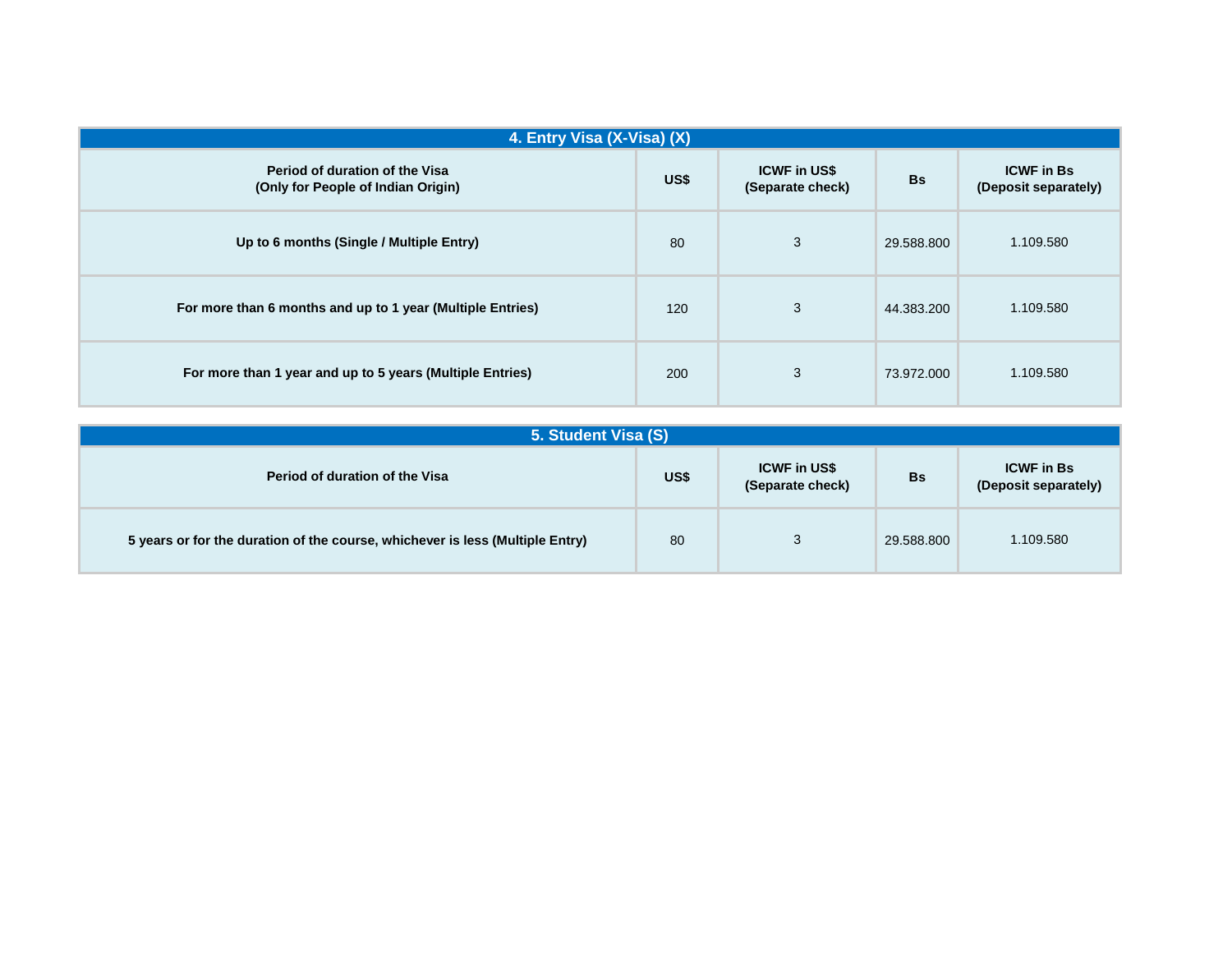| 6. Employment (E) and Project (P) Visa                     |      |                                         |             |                                           |
|------------------------------------------------------------|------|-----------------------------------------|-------------|-------------------------------------------|
| Period of duration of the Visa                             | US\$ | <b>ICWF in US\$</b><br>(Separate check) | <b>Bs</b>   | <b>ICWF in Bs</b><br>(Deposit separately) |
| Up to 6 months (Single / Multiple Entry)                   | 120  | 3                                       | 44.383.200  | 1.109.580                                 |
| For more than 6 months and up to 1 year (Multiple Entries) | 200  | 3                                       | 73.972.000  | 1.109.580                                 |
| For more than 1 year and up to 5 years (Multiple Entries)  | 300  | 3                                       | 110.958.000 | 1.109.580                                 |

| 7. Visa for Medical Purposes (MED) & Medical Escort (MED X) |      |                                         |            |                                           |
|-------------------------------------------------------------|------|-----------------------------------------|------------|-------------------------------------------|
| Period of duration of the Visa                              | US\$ | <b>ICWF in US\$</b><br>(Separate check) | <b>Bs</b>  | <b>ICWF</b> in Bs<br>(Deposit separately) |
| Up to 6 months (Single / Multiple Entry)                    | 80   | 3                                       | 29.588.800 | 1.109.580                                 |
| For more than 6 months and up to 1 year (Multiple Entries)  | 120  | 3                                       | 44.383.200 | 1.109.580                                 |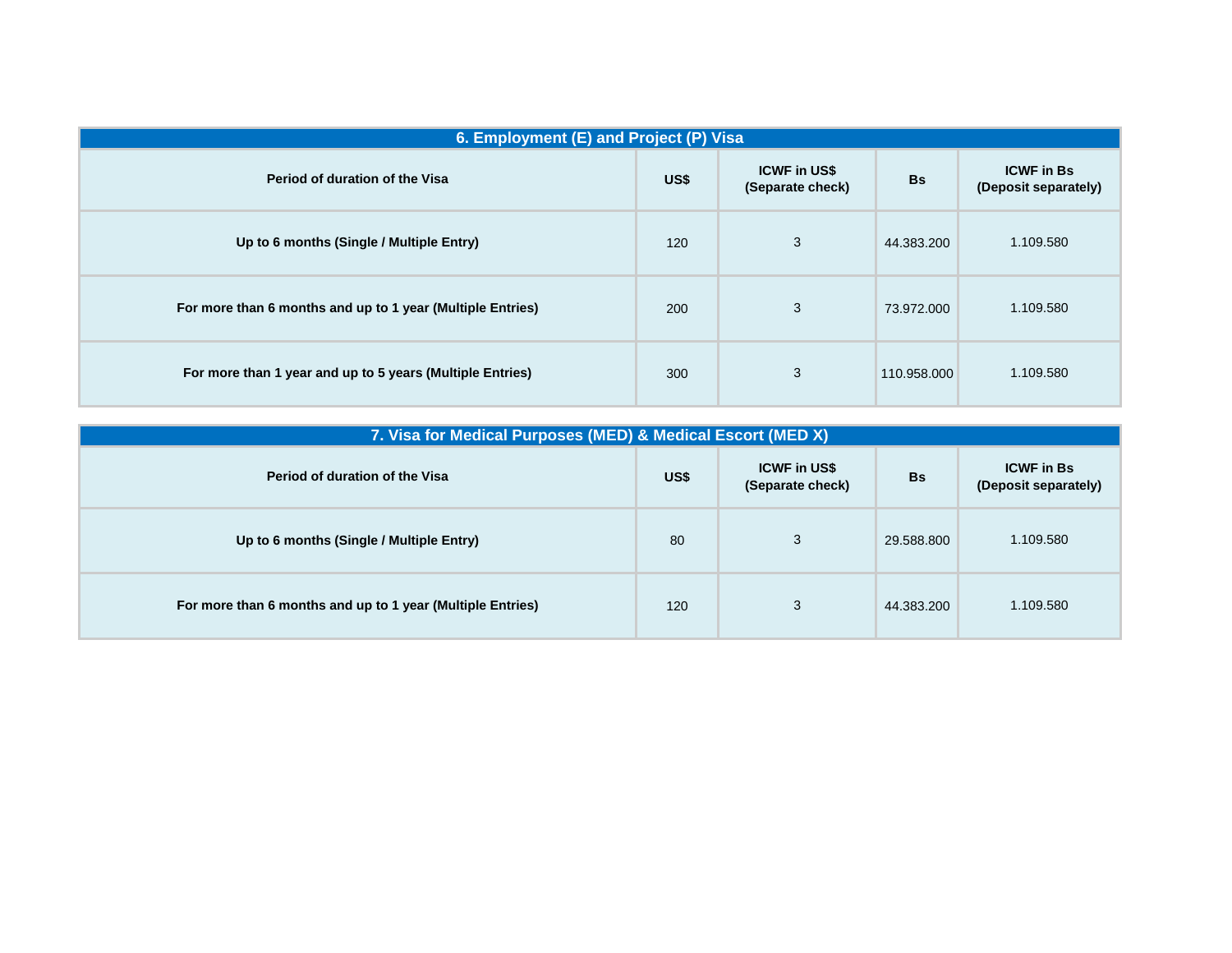| 8. Conference / Seminar Visa (C)         |      |                                         |            |                                           |
|------------------------------------------|------|-----------------------------------------|------------|-------------------------------------------|
| Period of duration of the Visa           | US\$ | <b>ICWF in US\$</b><br>(Separate check) | <b>Bs</b>  | <b>ICWF</b> in Bs<br>(Deposit separately) |
| Up to 6 months (Single / Multiple Entry) | 80   | 3                                       | 29.588.800 | 1.109.580                                 |

| 9. Journalist Visa (J)                                         |      |                                         |            |                                           |
|----------------------------------------------------------------|------|-----------------------------------------|------------|-------------------------------------------|
| Period of duration of the Visa<br>(Single Entry)               | US\$ | <b>ICWF in US\$</b><br>(Separate check) | <b>Bs</b>  | <b>ICWF</b> in Bs<br>(Deposit separately) |
| Up to 6 months / Single Entry (Double Entry with HOM approval) | 80   | 3                                       | 29.588.800 | 1.109.580                                 |

| 10. Research Visa (R)                                      |      |                                         |            |                                           |
|------------------------------------------------------------|------|-----------------------------------------|------------|-------------------------------------------|
| Period of duration of the Visa                             | US\$ | <b>ICWF in US\$</b><br>(Separate check) | <b>Bs</b>  | <b>ICWF</b> in Bs<br>(Deposit separately) |
| Up to 6 months (Single / Multiple Entry)                   | 80   | 3                                       | 29.588.800 | 1.109.580                                 |
| For more than 6 months and up to 1 year (Multiple Entries) | 120  | 3                                       | 44.383.200 | 1.109.580                                 |
| For more than 1 year and up to 5 years (Multiple Entries)  | 200  | 3                                       | 73.972.000 | 1.109.580                                 |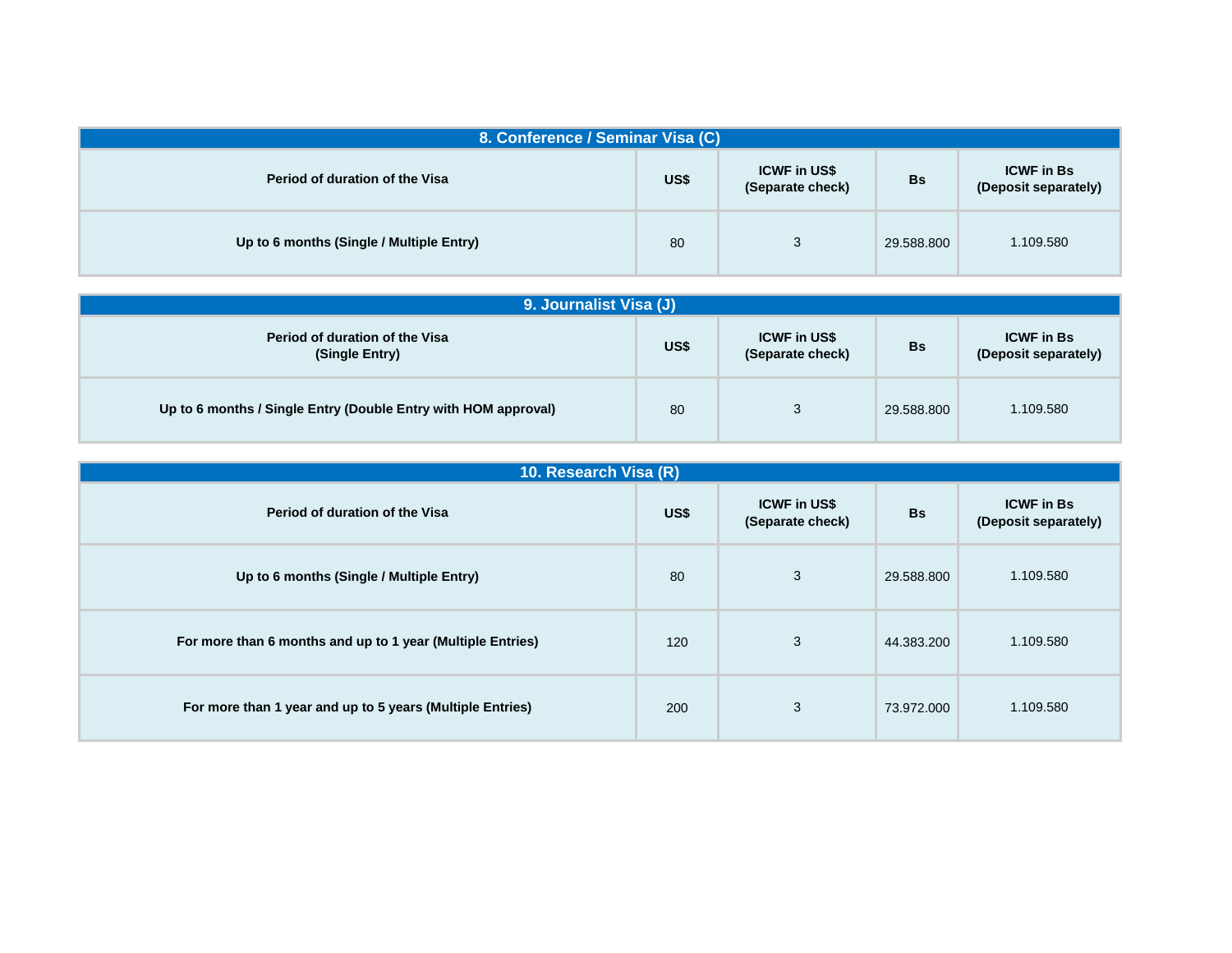| 11. Missionary Visa (M)                                    |      |                                         |            |                                           |  |
|------------------------------------------------------------|------|-----------------------------------------|------------|-------------------------------------------|--|
| Period of duration of the Visa                             | US\$ | <b>ICWF in US\$</b><br>(Separate check) | <b>Bs</b>  | <b>ICWF</b> in Bs<br>(Deposit separately) |  |
| Up to 6 months (Single / Multiple Entry)                   | 80   | 3                                       | 29,588,800 | 1.109.580                                 |  |
| For more than 6 months and up to 1 year (Multiple Entries) | 120  | 3                                       | 44.383.200 | 1.109.580                                 |  |
| For more than 1 year and up to 5 years (Multiple Entries)  | 200  | 3                                       | 73.972.000 | 1.109.580                                 |  |

| 12. Mountaineering Visa (MX)                               |      |                                         |            |                                           |
|------------------------------------------------------------|------|-----------------------------------------|------------|-------------------------------------------|
| Period of duration of the Visa                             | US\$ | <b>ICWF in US\$</b><br>(Separate check) | <b>Bs</b>  | <b>ICWF</b> in Bs<br>(Deposit separately) |
| Up to 6 months (Single / Multiple Entry)                   | 80   | 3                                       | 29.588.800 | 1.109.580                                 |
| For more than 6 months and up to 1 year (Multiple Entries) | 120  | 3                                       | 44.383.200 | 1.109.580                                 |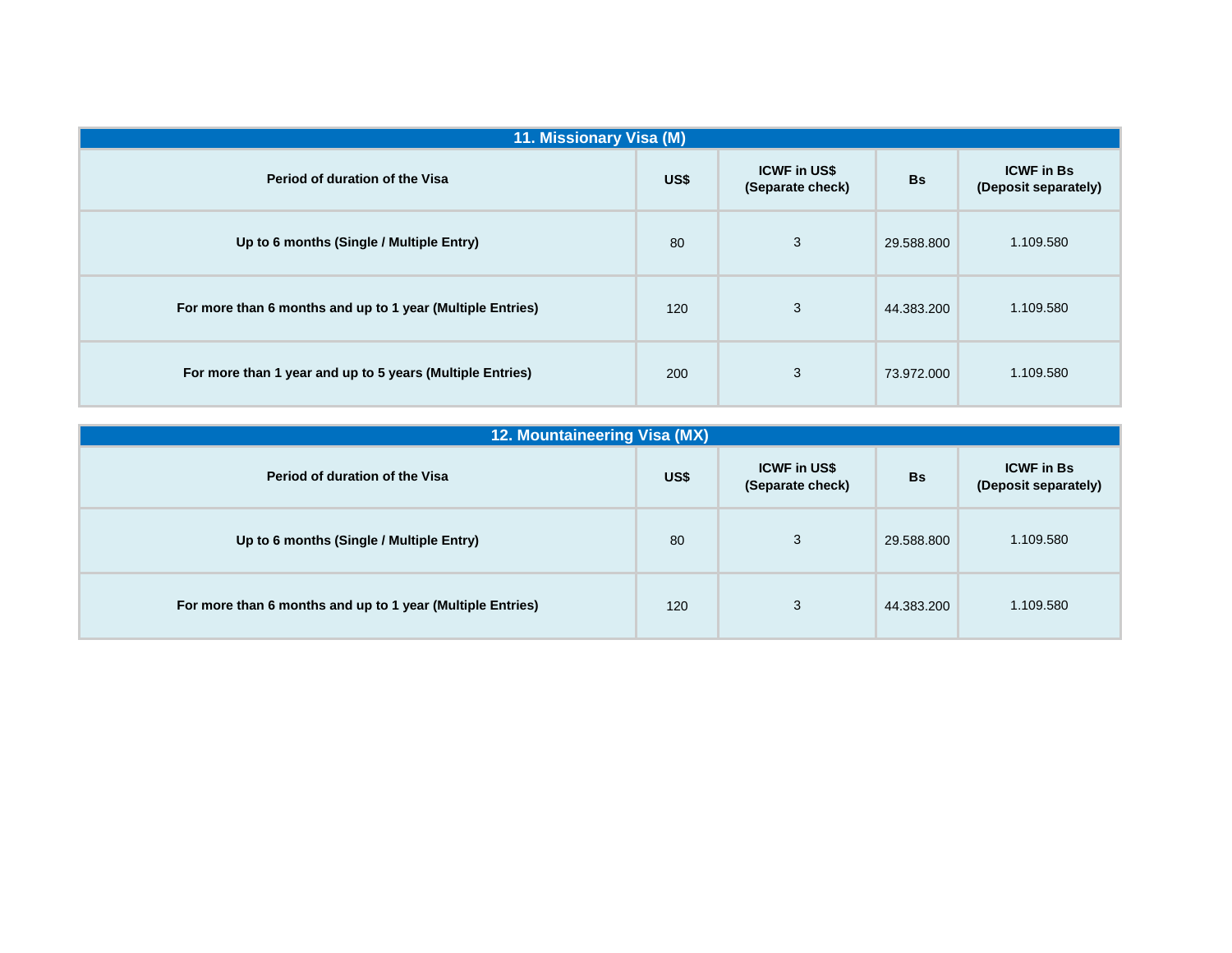| 13. Intern Visa (I)             |      |                                         |            |                                           |  |  |  |
|---------------------------------|------|-----------------------------------------|------------|-------------------------------------------|--|--|--|
| Period of duration of the Visa  | US\$ | <b>ICWF in US\$</b><br>(Separate check) | <b>Bs</b>  | <b>ICWF</b> in Bs<br>(Deposit separately) |  |  |  |
| Up to 1 year (Multiple Entries) | 80   | 3                                       | 29.588.800 | 1.109.580                                 |  |  |  |

| 14. Visa for cinematographic purposes (F)                          |      |                                         |            |                                           |  |  |  |
|--------------------------------------------------------------------|------|-----------------------------------------|------------|-------------------------------------------|--|--|--|
| <b>Period of duration of the Visa</b><br>(Single / Multiple Entry) | US\$ | <b>ICWF in US\$</b><br>(Separate check) | <b>Bs</b>  | <b>ICWF</b> in Bs<br>(Deposit separately) |  |  |  |
| Up to 1 year (maximum duration)                                    |      | 3                                       | 44.383.200 | 1.109.580                                 |  |  |  |

## **15. Gratis Visa**

For the nationals of the following countries all type of visa will be FREE: Afghanistan, Bangladesh, North Korea (DPRK), Jamaica, Maldives, Mauritius, Mongolia, South Africa.

For the nationals of the Seychelles all types of visa will be FREE, except for Work / Employment visa.

For Argentine nationals only Business, Tourism and Transit visas will be FREE.

For Uruguayan nationals only Tourism visas will be FREE.

For the Least Developed Countries (LDCs) only Business and Employment visas will be FREE (where applicable). However, the Indian Community Welfare Fund (ICWF) will be charged from the Business and Employment visas applicants. LDC: Afghanistan, Angola, Bangladesh, Benin, Bhutan, Burkina Faso, Burundi, Cambodia, Central African Republic, Chad, Comoros, Democratic Republic of the Congo, Djibouti, Equatorial Guinea, Guinea, Eritrea, Ethiopia, Gambia, Guinea, Guinea-Bissau, Haiti, Kiribati, Laos, Lesotho, Liberia, Madagascar, Malawi, Mali, Mauritania, Mozambique, Myanmar, Nepal, Niger, Rwanda, Sao Tome and Principe, Senegal, Sierra Leone, Solomon Islands, Somalia, South Sudan, Sudan, East Timor, Togo, Tuvalu, Uganda, United Republic of Tanzania, Vanuatu, Yemen, Zambia.

## **16. Countries without a visa**

The nationals of Nepal and Bhutan do not need a visa to enter India. However, Nepalese nationals need a visa if they enter India from China, which will be FREE.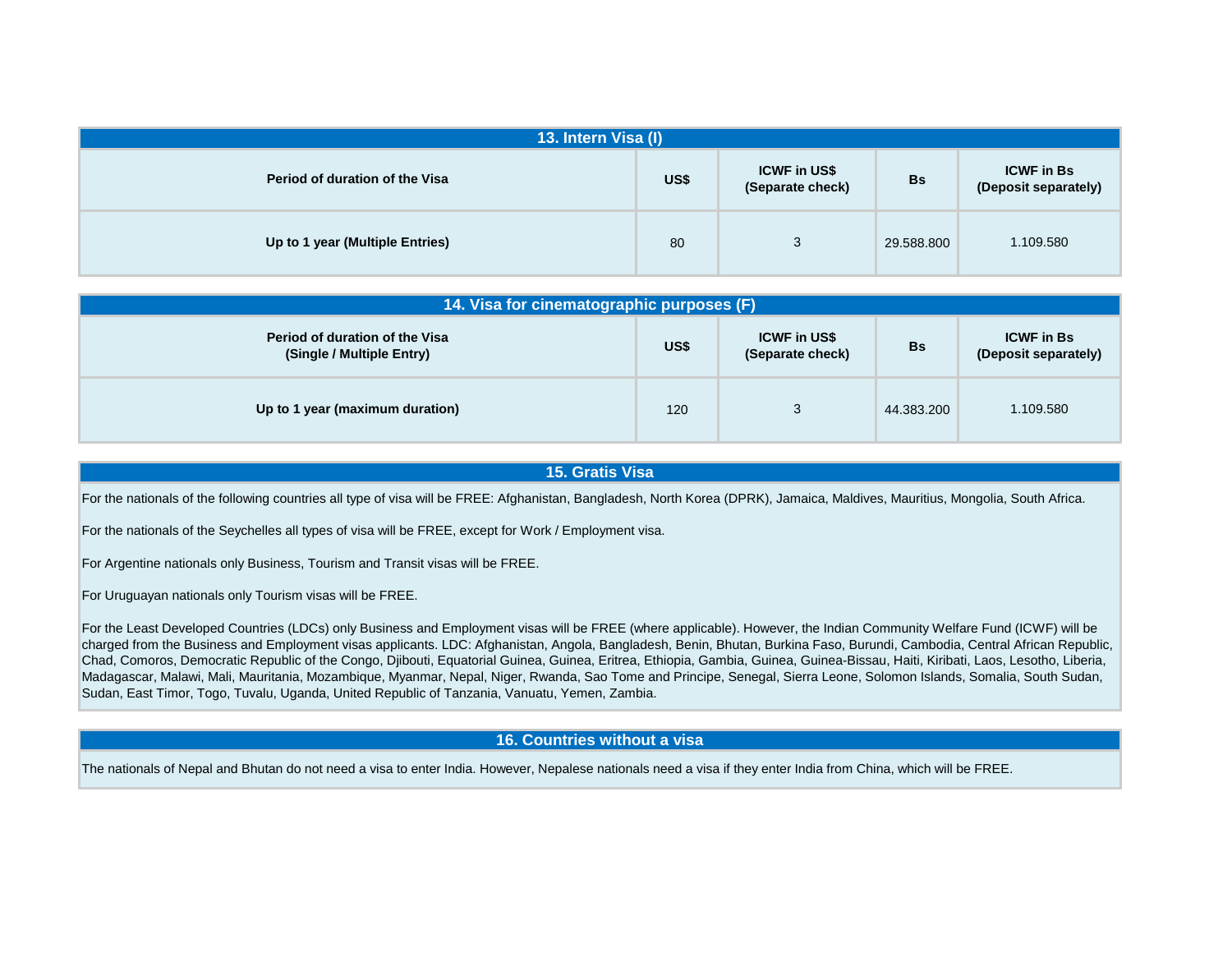| 17. Consular fee for the United States of America (USA), Singapore, Japan, Russia and Pakistan                                                                           |      |                                         |            |                                           |  |  |  |
|--------------------------------------------------------------------------------------------------------------------------------------------------------------------------|------|-----------------------------------------|------------|-------------------------------------------|--|--|--|
| Nationals of the following countries                                                                                                                                     | US\$ | <b>ICWF in US\$</b><br>(Separate check) | <b>Bs</b>  | <b>ICWF</b> in Bs<br>(Deposit separately) |  |  |  |
| <b>United States of America (USA)</b>                                                                                                                                    |      |                                         |            |                                           |  |  |  |
| Tourist visa for 10 years (Multiple Entry)<br>[Includes US\$ 20 application fee]                                                                                         | 120  | 3                                       | 44.383.200 | 1.109.580                                 |  |  |  |
| Business visa for 5 years or 10 years (Multiple Entry)<br>[Includes US\$ 20 application fee]                                                                             | 270  | 3                                       | 99.862.200 | 1.109.580                                 |  |  |  |
| Fee for other type of visas will be same as applicable for other countries mentioned above. Visa application fee for US\$ 20.00 will be charged in addition to visa fee. |      |                                         |            |                                           |  |  |  |
| <b>Singapore</b>                                                                                                                                                         |      |                                         |            |                                           |  |  |  |
| Tourist visa for 6 months (Multiple Entry)                                                                                                                               | 25   | 3                                       | 9.246.500  | 1.109.580                                 |  |  |  |
| Fee for other type of visas will be same as applicable for other countries mentioned above.                                                                              |      |                                         |            |                                           |  |  |  |
| <b>Japan</b>                                                                                                                                                             |      |                                         |            |                                           |  |  |  |
| <b>Transit Visa</b>                                                                                                                                                      |      | 3                                       | 369.860    | 1.109.580                                 |  |  |  |
| All other type of visa                                                                                                                                                   | 8    | 3                                       | 2.958.880  | 1.109.580                                 |  |  |  |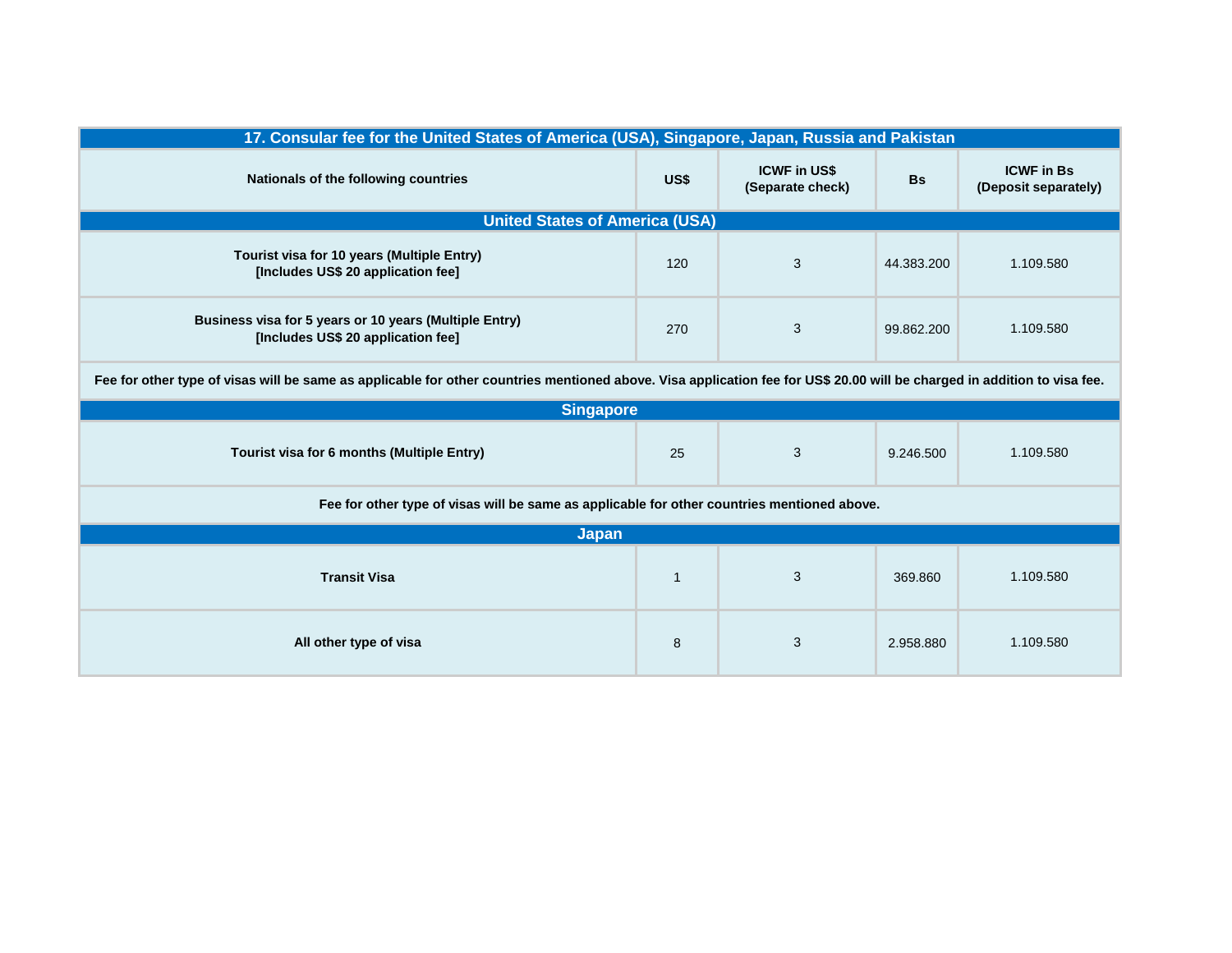|                                                        | Russia [Service charges - no visa fee] |            |            |           |  |  |  |  |
|--------------------------------------------------------|----------------------------------------|------------|------------|-----------|--|--|--|--|
| All type of visas (no visa fee - only service charges) |                                        |            |            |           |  |  |  |  |
| <b>Single Entry</b>                                    | 40                                     | $\sqrt{3}$ | 14.794.400 | 1.109.580 |  |  |  |  |
| <b>Double Entry</b>                                    | 90                                     | $\sqrt{3}$ | 33.287.400 | 1.109.580 |  |  |  |  |
| <b>Multiple Entry</b>                                  | 120                                    | $\sqrt{3}$ | 44.383.200 | 1.109.580 |  |  |  |  |
| <b>Transfer of Valid Visa</b>                          | 40                                     | $\sqrt{3}$ | 14.794.400 | 1.109.580 |  |  |  |  |
| <b>Pakistan</b>                                        |                                        |            |            |           |  |  |  |  |
| All type of visas                                      |                                        |            |            |           |  |  |  |  |
| <b>Single Entry</b>                                    | $\overline{2}$                         | 3          | 739.720    | 1.109.580 |  |  |  |  |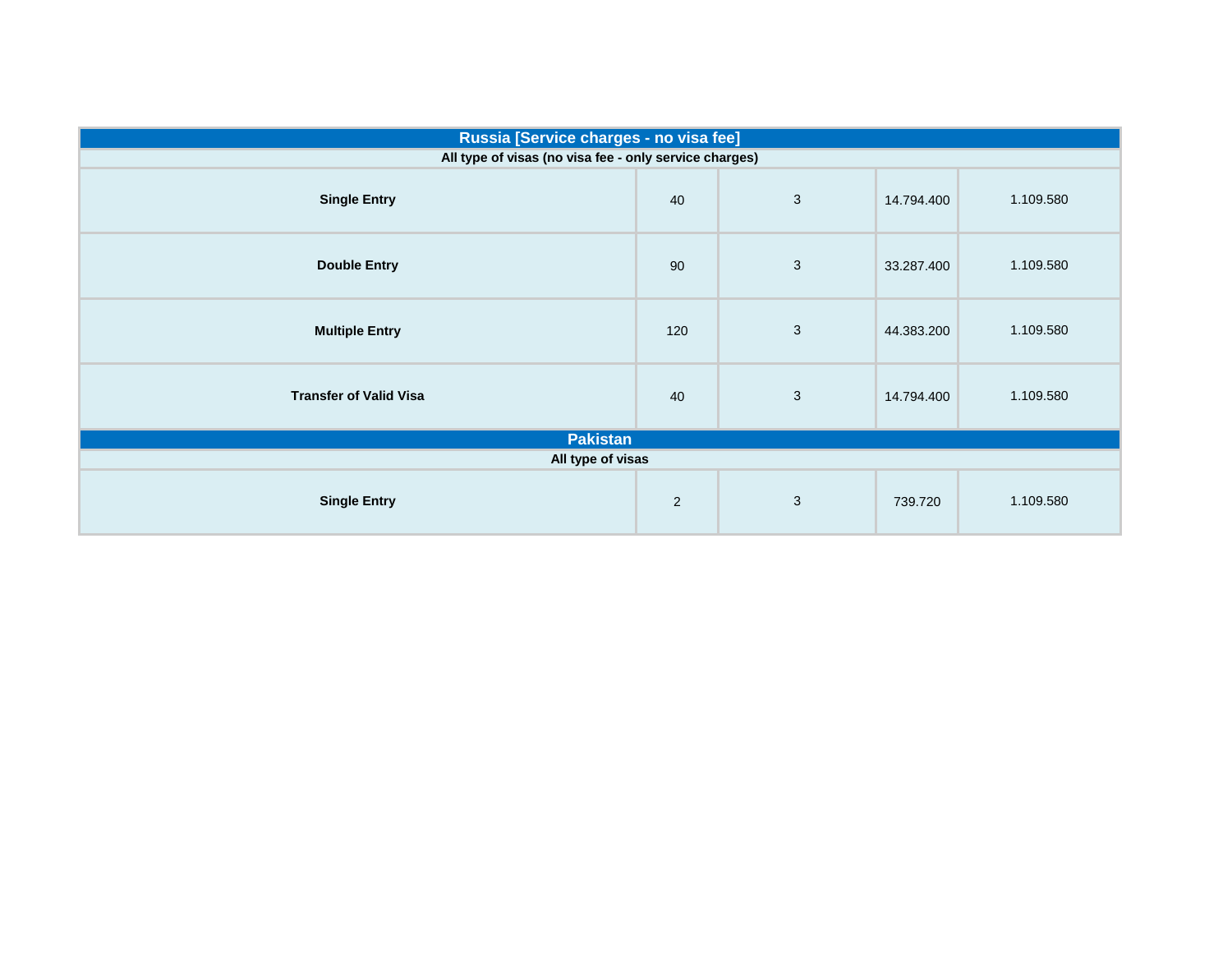| 18. Fee for UK nationals                                 |                                  |      |                                         |             |                                           |  |  |  |
|----------------------------------------------------------|----------------------------------|------|-----------------------------------------|-------------|-------------------------------------------|--|--|--|
| <b>Type of Visa</b>                                      | <b>Validity</b>                  | US\$ | <b>ICWF in US\$</b><br>(Separate check) | <b>Bs</b>   | <b>ICWF</b> in Bs<br>(Deposit separately) |  |  |  |
|                                                          | Up to 1 year<br>(S / M Entry)    | 162  | $\mathbf{3}$                            | 59.917.320  | 1.109.580                                 |  |  |  |
| <b>Tourist Visa</b>                                      | 1-5 years<br>(Multiple<br>Entry) | 484  | $\sqrt{3}$                              | 179.012.240 | 1.109.580                                 |  |  |  |
| <b>Business</b>                                          | Up to 1 year<br>(S / M Entry)    | 242  | $\sqrt{3}$                              | 89.506.120  | 1.109.580                                 |  |  |  |
|                                                          | 1-5 years<br>(Multiple<br>Entry) | 726  | $\sqrt{3}$                              | 268.518.360 | 1.109.580                                 |  |  |  |
| Business Visa issued same day (Excluding above visa fee) |                                  | 215  | $\sqrt{3}$                              | 79.519.900  | 1.109.580                                 |  |  |  |
| <b>Entry Visa</b>                                        | Up to 1 year<br>(S / M Entry)    | 162  | $\mathbf{3}$                            | 59.917.320  | 1.109.580                                 |  |  |  |
|                                                          | 1-5 years<br>(Multiple<br>Entry) | 484  | $\sqrt{3}$                              | 179.012.240 | 1.109.580                                 |  |  |  |
| <b>Student Visa</b>                                      | Up to 5<br>years (M<br>Entry)    | 229  | $\mathbf{3}$                            | 84.697.940  | 1.109.580                                 |  |  |  |
| <b>Medical Visa (MV)</b>                                 | Up to 1 year<br>(M Entry)        | 129  | $\sqrt{3}$                              | 47.711.940  | 1.109.580                                 |  |  |  |
| <b>Medical Attendant Visa (MX)</b>                       | Up to 1 year<br>(M Entry)        | 129  | $\sqrt{3}$                              | 47.711.940  | 1.109.580                                 |  |  |  |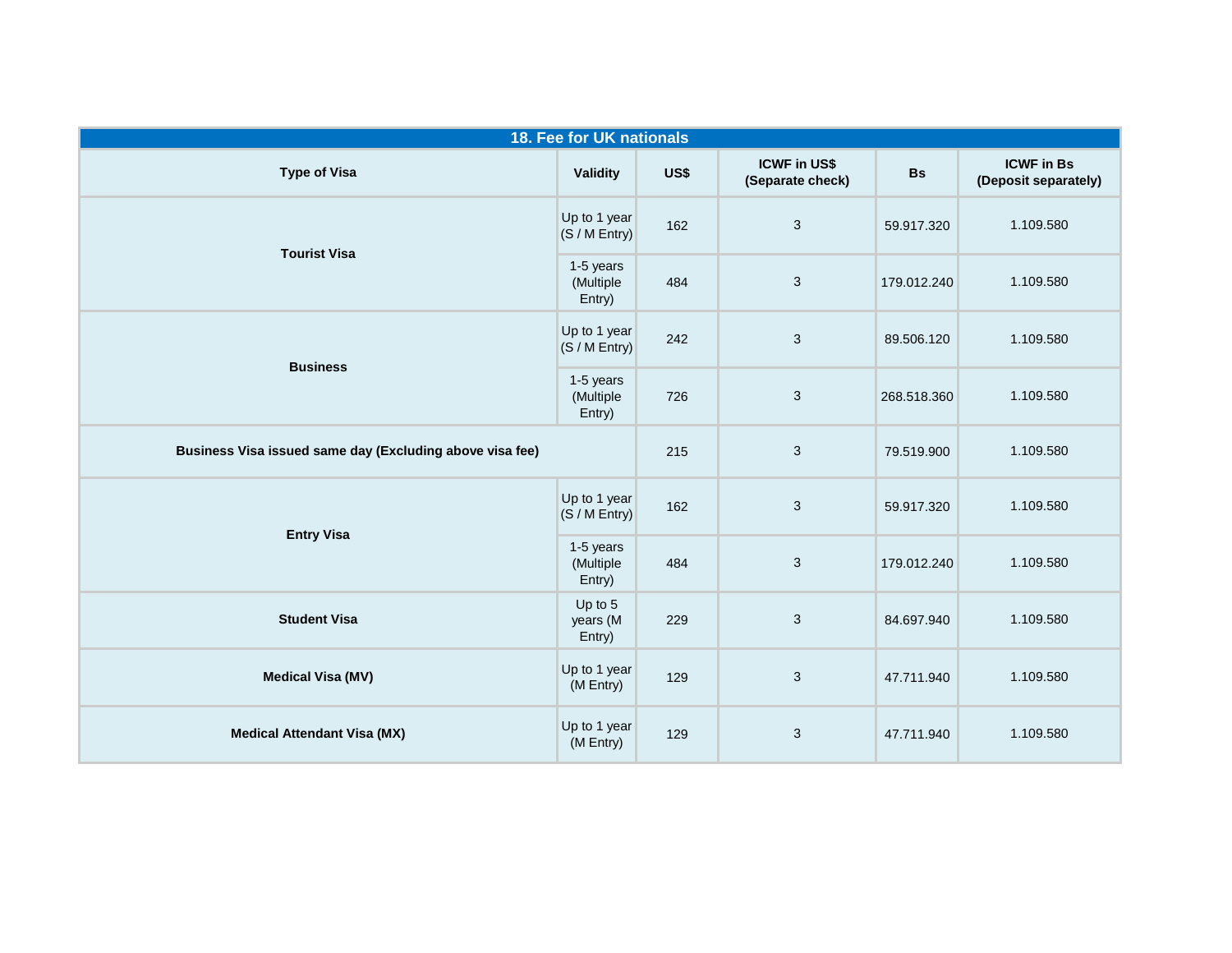| <b>Research Visa</b>                                         | Up to 3<br>years or<br>duration of<br>course<br>(whichever<br>is less) | 229 | 3            | 84.697.940  | 1.109.580   |
|--------------------------------------------------------------|------------------------------------------------------------------------|-----|--------------|-------------|-------------|
|                                                              | Up to $6$<br>months                                                    | 460 | $\mathbf{3}$ | 170.135.600 | 1.109.580   |
| <b>Employment Visa</b>                                       | Up to 1 year                                                           | 500 | $\sqrt{3}$   | 184.930.000 | 1.109.580   |
|                                                              | More than 1<br>Year                                                    | 597 | $\mathbf{3}$ | 220.806.420 | 1.109.580   |
| <b>Transfer of Visa</b>                                      |                                                                        | 167 | 3            | 61.766.620  | 1.109.580   |
| <b>Transit Visa</b>                                          | 3 months<br>validity with<br>a maximum<br>of 15 days<br>stay           | 88  | $\mathbf{3}$ | 32.547.680  | 1.109.580   |
| <b>Business Visa issued same day</b><br>(Excluding Visa Fee) |                                                                        | 215 | $\mathbf 0$  | 79.519.900  | $\mathbf 0$ |
| <b>Emergency Visa Charges</b>                                |                                                                        | 89  | $\pmb{0}$    | 32.917.540  | $\mathbf 0$ |

| 19. Fee for Nigeria nationals |                                                                    |      |                                         |            |                                           |  |
|-------------------------------|--------------------------------------------------------------------|------|-----------------------------------------|------------|-------------------------------------------|--|
| <b>Visa Category</b>          | <b>Duration</b>                                                    | US\$ | <b>ICWF in US\$</b><br>(Separate check) | <b>Bs</b>  | <b>ICWF</b> in Bs<br>(Deposit separately) |  |
| <b>All type of Visas</b>      | Valid for any<br>duration (as<br>per<br>prevailing<br>Instruction) | 250  | 3                                       | 92.465.000 | 1.109.580                                 |  |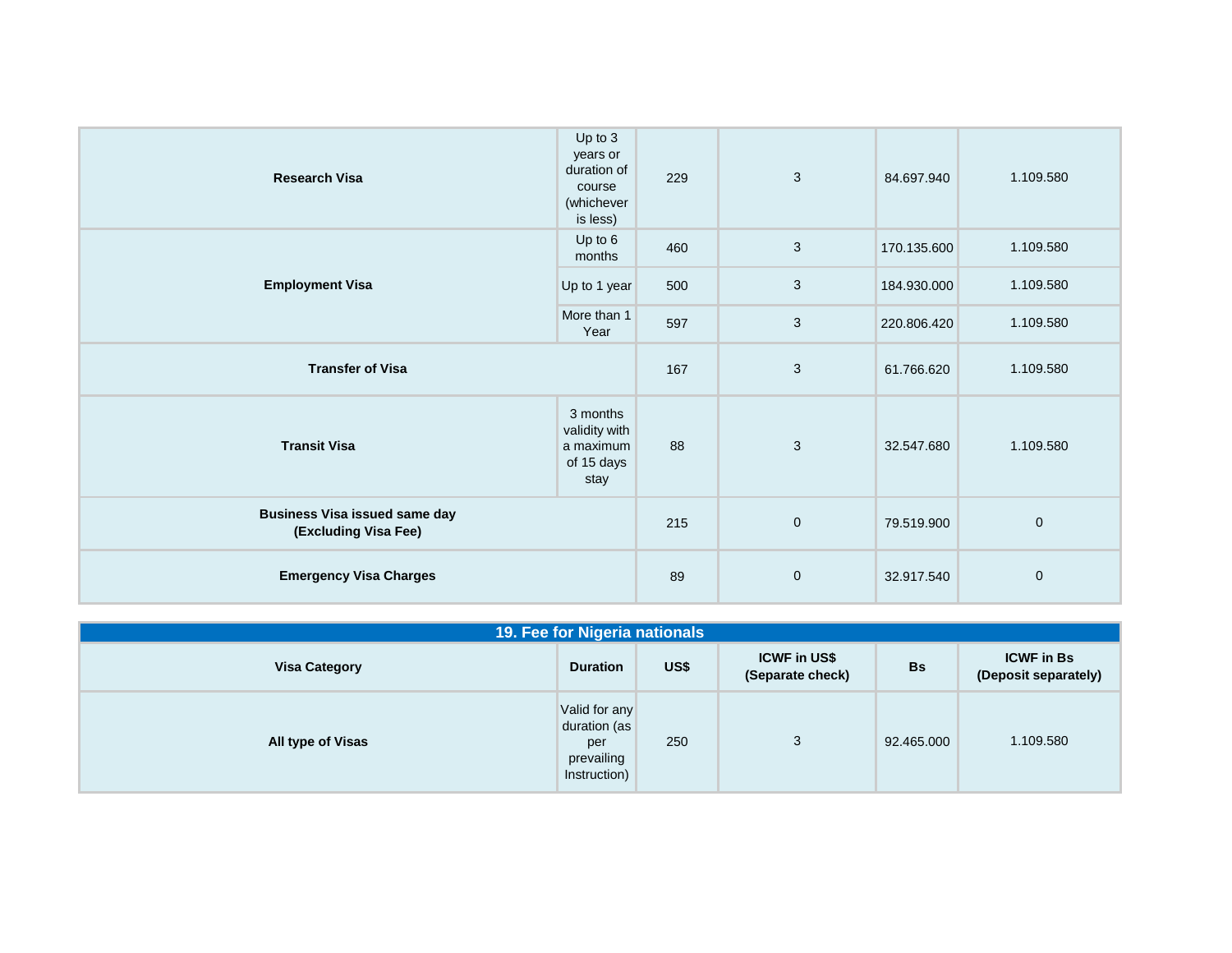| 20. Fee for Ukraine nationals                                                                     |                                           |                                                 |              |             |                                           |  |
|---------------------------------------------------------------------------------------------------|-------------------------------------------|-------------------------------------------------|--------------|-------------|-------------------------------------------|--|
| <b>Visa Category</b>                                                                              | <b>Duration</b>                           | <b>ICWF in US\$</b><br>US\$<br>(Separate check) |              | <b>Bs</b>   | <b>ICWF</b> in Bs<br>(Deposit separately) |  |
| <b>Transit (Single / Double Entry)</b>                                                            | 15 days                                   | 85                                              | $\mathbf{3}$ | 31.438.100  | 1.109.580                                 |  |
| Tourist (Single / Double / Multiple Entry)                                                        | Up to 1 year                              | 100                                             | $\mathbf{3}$ | 36.986.000  | 1.109.580                                 |  |
| <b>Student Visa (M / Entry)</b>                                                                   | Less than 5<br>years                      | 85                                              | $\sqrt{3}$   | 31.438.100  | 1.109.580                                 |  |
| <b>Business Visa (S / D / multiple Entry)</b>                                                     | Less than 1<br>year                       | 130                                             | $\mathbf{3}$ | 48.081.800  | 1.109.580                                 |  |
|                                                                                                   | 1 to 5 years                              | 250                                             | $\mathbf{3}$ | 92.465.000  | 1.109.580                                 |  |
|                                                                                                   | Less than 6<br>months                     | 120                                             | $\mathbf{3}$ | 44.383.200  | 1.109.580                                 |  |
| <b>Employment Visa</b>                                                                            | Less than 1<br>year                       | 200                                             | $\mathbf{3}$ | 73.972.000  | 1.109.580                                 |  |
|                                                                                                   | Less than 5<br>years (S / D<br>/ M Entry) | 300                                             | $\mathbf{3}$ | 110.958.000 | 1.109.580                                 |  |
|                                                                                                   | Less than 6<br>months                     | 85                                              | $\mathbf{3}$ | 31.438.100  | 1.109.580                                 |  |
| All other types of Visa ie Conference Visa, Visa Employment, Journalist<br>Visa, Entry Visa, etc. | Less than 1<br>year                       | 130                                             | $\mathbf{3}$ | 48.081.800  | 1.109.580                                 |  |
|                                                                                                   | Less than 5<br>years (S / D<br>/ M Entry) | 200                                             | $\mathbf{3}$ | 73.972.000  | 1.109.580                                 |  |
| <b>Emergency Visa fee</b>                                                                         |                                           | 85                                              | $\pmb{0}$    | 31.438.100  | $\mathbf 0$                               |  |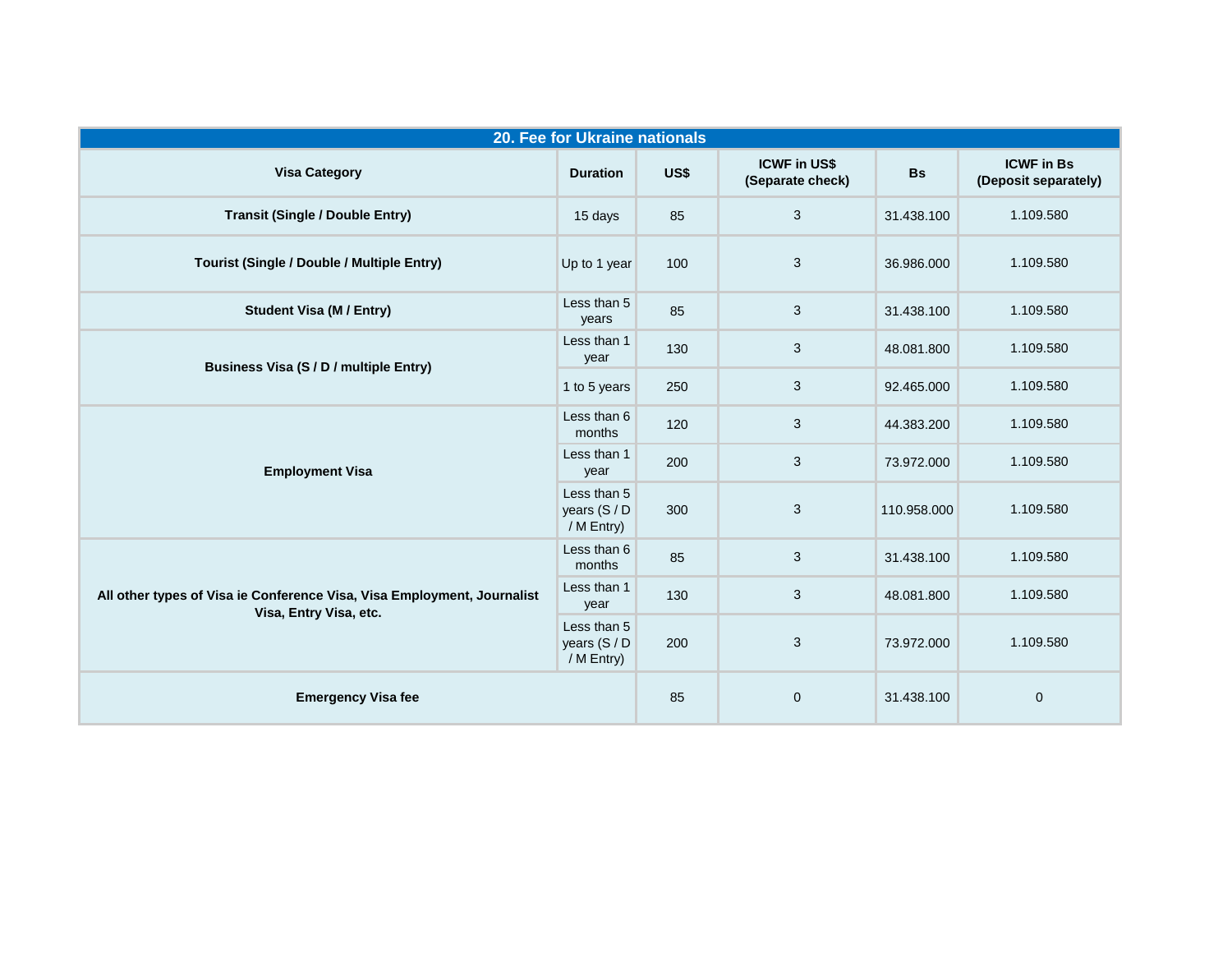| 21. Fee for Sri Lanka nationals<br>All type of visas |    |              |            |           |  |  |  |
|------------------------------------------------------|----|--------------|------------|-----------|--|--|--|
| Transit Visa (up to 15 days S / D Entry)             | 10 | $\mathbf{3}$ | 3.698.600  | 1.109.580 |  |  |  |
| Tourist Visa (30 days double Entry)                  | 15 | 3            | 5.547.900  | 1.109.580 |  |  |  |
| Tourist Visa (90 days single Entry)                  | 15 | $\sqrt{3}$   | 5.547.900  | 1.109.580 |  |  |  |
| Tourist Visa (90 days double Entry)                  | 25 | $\sqrt{3}$   | 9.246.500  | 1.109.580 |  |  |  |
| Tourist Visa 6 months (D / M Entry)                  | 25 | $\sqrt{3}$   | 9.246.500  | 1.109.580 |  |  |  |
| Entry Visa (X) 1-year multiple Entry                 | 25 | 3            | 9.246.500  | 1.109.580 |  |  |  |
| <b>Business Visa 30 days multiple Entry</b>          | 25 | $\mathbf{3}$ | 9.246.500  | 1.109.580 |  |  |  |
| <b>Business Visa 90 days single Entry</b>            | 27 | 3            | 9.986.220  | 1.109.580 |  |  |  |
| <b>Business Visa 90 days multiple Entry</b>          | 40 | 3            | 14.794.400 | 1.109.580 |  |  |  |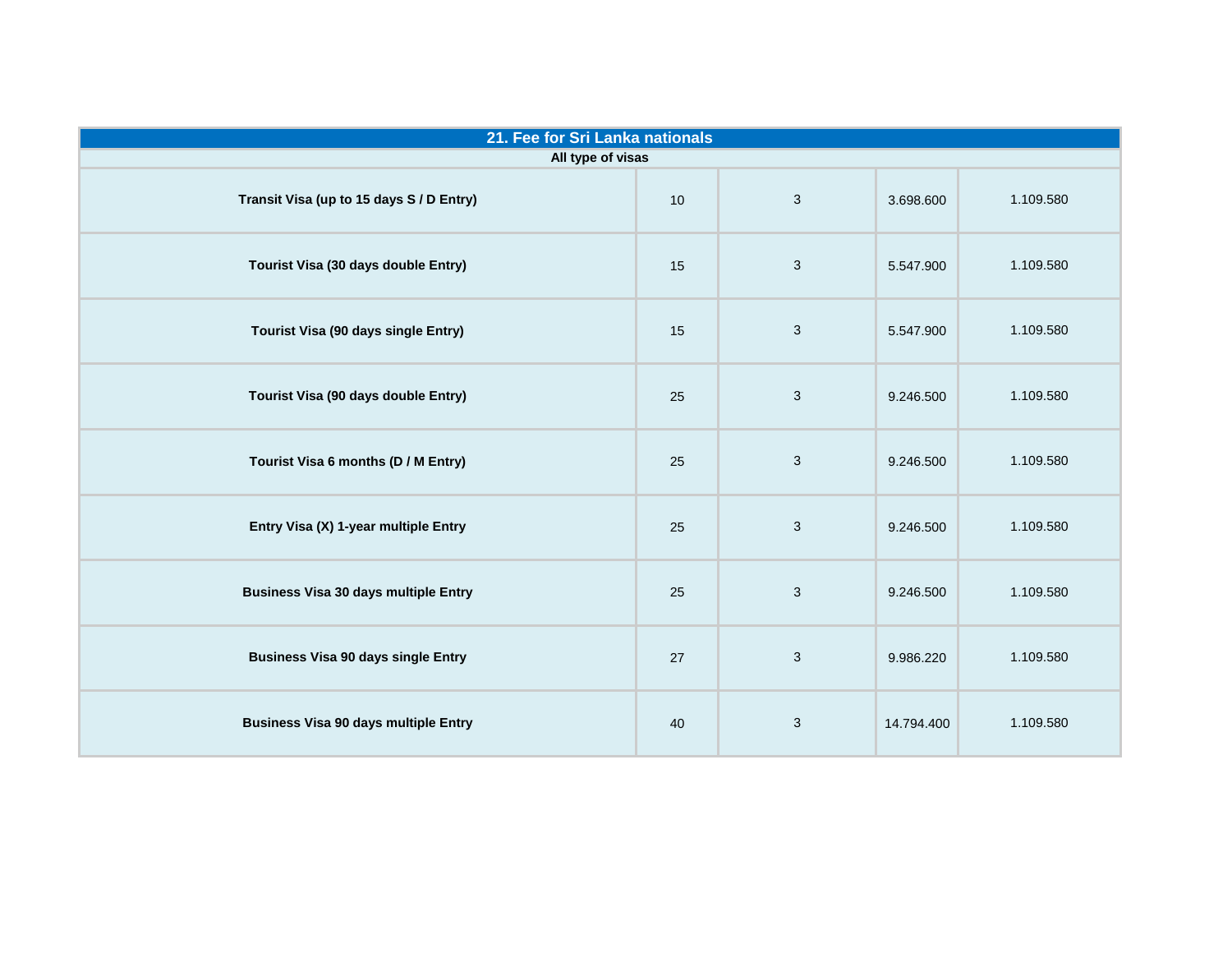| <b>Business Visa 6 months (M Entry)</b>                                           | 80 | 3 | 29.588.800 | 1.109.580 |
|-----------------------------------------------------------------------------------|----|---|------------|-----------|
| <b>Business Visa 1-year multiple Entry</b>                                        |    | 3 | 29.588.800 | 1.109.580 |
| <b>Business Visa 5 years multiple Entry</b>                                       |    | 3 | 44.383.200 | 1.109.580 |
| <b>Employment Visa 1-year multiple Entry</b>                                      |    | 3 | 58.068.020 | 1.109.580 |
| Student Visa (For institutions covered by bilateral agreement) 1 year             |    | 3 | 15.903.980 | 1.109.580 |
| Student Visa (For institutions covered by bilateral agreement) more than one year |    | 3 | 29.958.660 | 1.109.580 |
| Student Visa (For institutions not covered by bilateral agreement)                | 81 | 3 | 29.958.660 | 1.109.580 |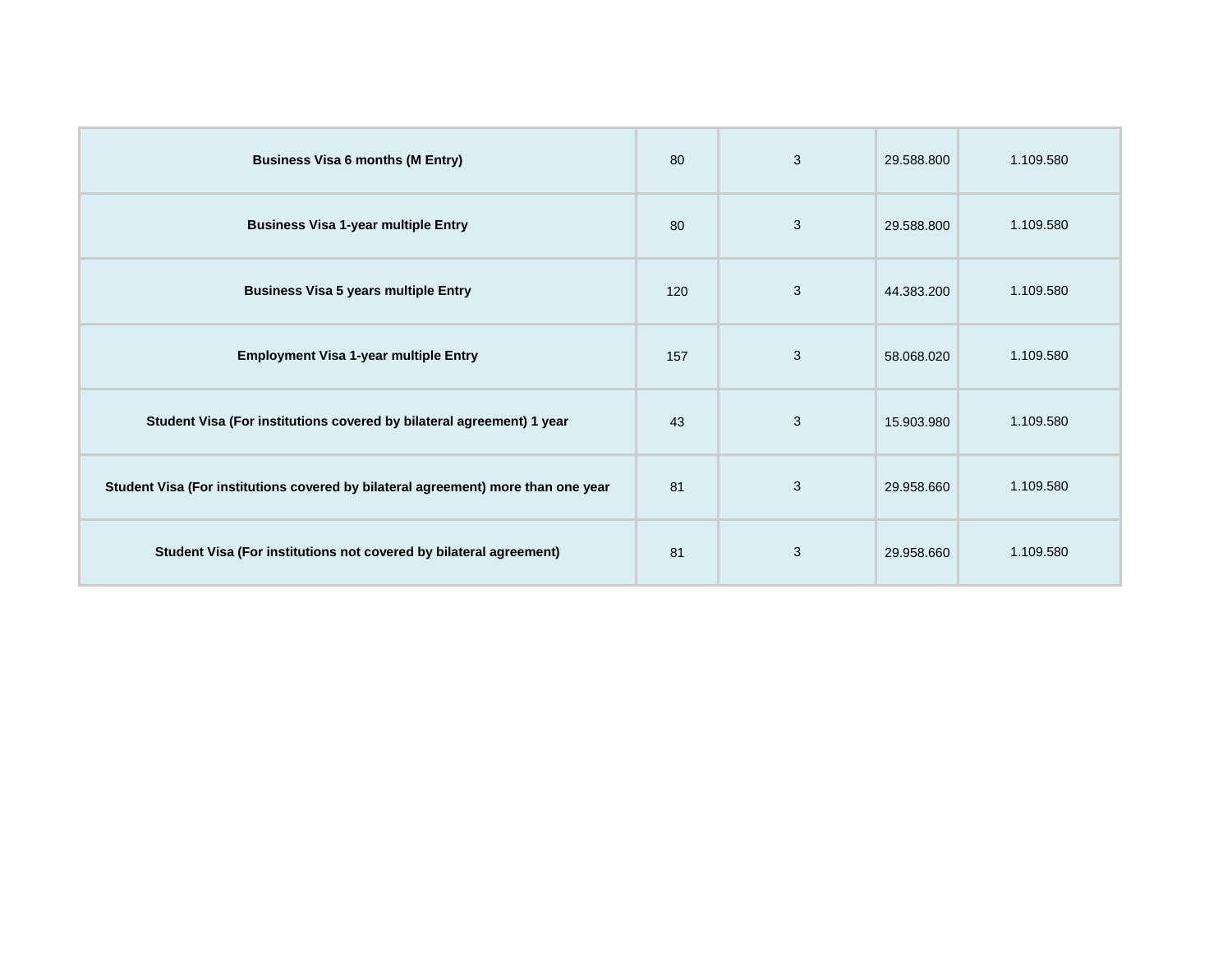| 22. Fee for Mozambique nationals                 |      |                                         |             |                                           |  |  |  |
|--------------------------------------------------|------|-----------------------------------------|-------------|-------------------------------------------|--|--|--|
| <b>Type of Visa</b>                              | US\$ | <b>ICWF in US\$</b><br>(Separate check) | <b>Bs</b>   | <b>ICWF</b> in Bs<br>(Deposit separately) |  |  |  |
| <b>Tourist (Single Entry)</b>                    | 80   | $\sqrt{3}$                              | 29.588.800  | 1.109.580                                 |  |  |  |
| <b>Tourist (Single Entry) - Urgent</b>           | 150  | 3                                       | 55.479.000  | 1.109.580                                 |  |  |  |
| <b>Tourist (Multiple Entry)</b>                  | 220  | $\sqrt{3}$                              | 81.369.200  | 1.109.580                                 |  |  |  |
| <b>Tourist (Multiple Entry) - Urgent</b>         | 300  | $\ensuremath{\mathsf{3}}$               | 110.958.000 | 1.109.580                                 |  |  |  |
| <b>Business Visa &amp; Employment Visa</b>       |      | $\sqrt{3}$                              | $\mathbf 0$ | 1.109.580                                 |  |  |  |
| All other types (except Transit & Student visas) |      |                                         |             |                                           |  |  |  |
| Up to 6 months                                   | 220  | $\sqrt{3}$                              | 81.369.200  | 1.109.580                                 |  |  |  |
| Up to 6 months (in emergency)                    | 300  | $\sqrt{3}$                              | 110.958.000 | 1.109.580                                 |  |  |  |
| Up to 1 year                                     | 300  | $\sqrt{3}$                              | 110.958.000 | 1.109.580                                 |  |  |  |
| Up to 1 year (in emergency)                      | 300  | $\sqrt{3}$                              | 110.958.000 | 1.109.580                                 |  |  |  |
| Up to 5 year                                     | 300  | $\sqrt{3}$                              | 110.958.000 | 1.109.580                                 |  |  |  |
| Up to 5 year (in emergency)                      | 300  | $\mathbf{3}$                            | 110.958.000 | 1.109.580                                 |  |  |  |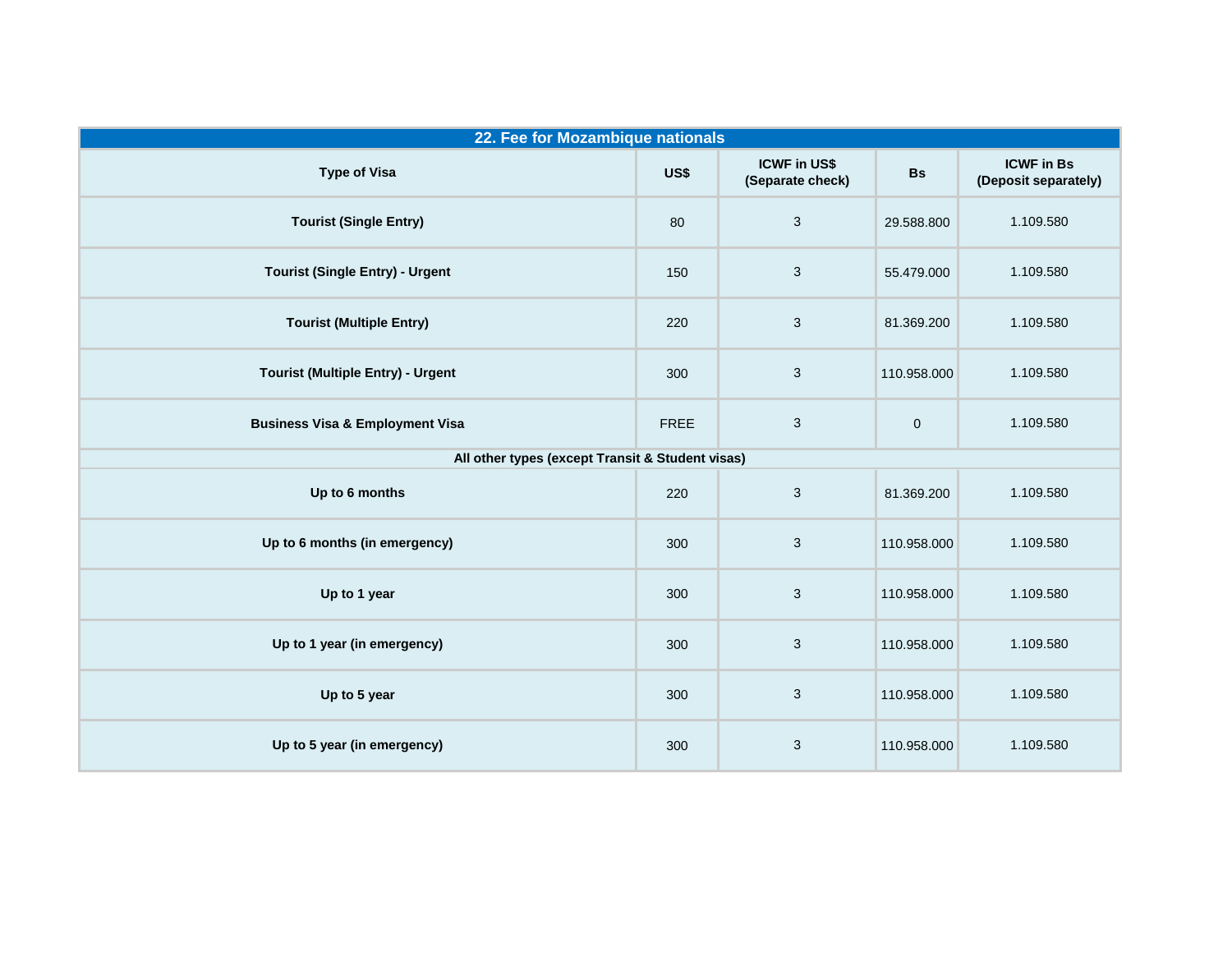| 23. Country Specific Business Visa |      |                                                |              |                                            |      |                                                |              |                                            |
|------------------------------------|------|------------------------------------------------|--------------|--------------------------------------------|------|------------------------------------------------|--------------|--------------------------------------------|
|                                    |      |                                                | Up to 1 year |                                            |      |                                                | 1 to 5 years |                                            |
| <b>Country</b>                     | US\$ | <b>ICWF</b> in<br>US\$<br>(Separate)<br>Draft) | <b>Bs</b>    | <b>ICWF</b> in Bs<br>(Separate<br>Deposit) | US\$ | <b>ICWF</b> in<br>US\$<br>(Separate)<br>Draft) | <b>Bs</b>    | <b>ICWF in Bs</b><br>(Separate<br>Deposit) |
| <b>USA</b>                         | 140  | 3                                              | 51.780.400   | 1.109.580                                  | 250  | 3                                              | 92.465.000   | 1.109.580                                  |
| Ecuador                            | 240  | 3                                              | 88.766.400   | 1.109.580                                  | 320  | 3                                              | 118.355.200  | 1.109.580                                  |
| <b>New Zealand</b>                 | 130  | 3                                              | 48.081.800   | 1.109.580                                  | 250  | 3                                              | 92.465.000   | 1.109.580                                  |
| <b>France</b>                      | 165  | 3                                              | 61.026.900   | 1.109.580                                  | 250  | 3                                              | 92.465.000   | 1.109.580                                  |
| <b>Australia</b>                   | 215  | 3                                              | 79.519.900   | 1.109.580                                  | 295  | 3                                              | 109.108.700  | 1.109.580                                  |
| <b>Czech Republic</b>              | 190  | 3                                              | 70.273.400   | 1.109.580                                  | 270  | 3                                              | 99.862.200   | 1.109.580                                  |
| Iran                               | 275  | 3                                              | 101.711.500  | 1.109.580                                  | 355  | 3                                              | 131.300.300  | 1.109.580                                  |
| Ireland                            | 200  | 3                                              | 73.972.000   | 1.109.580                                  | 280  | 3                                              | 103.560.800  | 1.109.580                                  |
| <b>Philippines</b>                 | 220  | 3                                              | 81.369.200   | 1.109.580                                  | 300  | 3                                              | 110.958.000  | 1.109.580                                  |
| Poland                             | 145  | $\mathfrak{S}$                                 | 53.629.700   | 1.109.580                                  | 250  | 3                                              | 92.465.000   | 1.109.580                                  |
| Saudi Arabia                       | 215  | 3                                              | 79.519.900   | 1.109.580                                  | 295  | 3                                              | 109.108.700  | 1.109.580                                  |
| <b>Thailand</b>                    | 200  | 3                                              | 73.972.000   | 1.109.580                                  | 280  | 3                                              | 103.560.800  | 1.109.580                                  |
| <b>UAE</b>                         | 415  | 3                                              | 153.491.900  | 1.109.580                                  | 495  | 3                                              | 183.080.700  | 1.109.580                                  |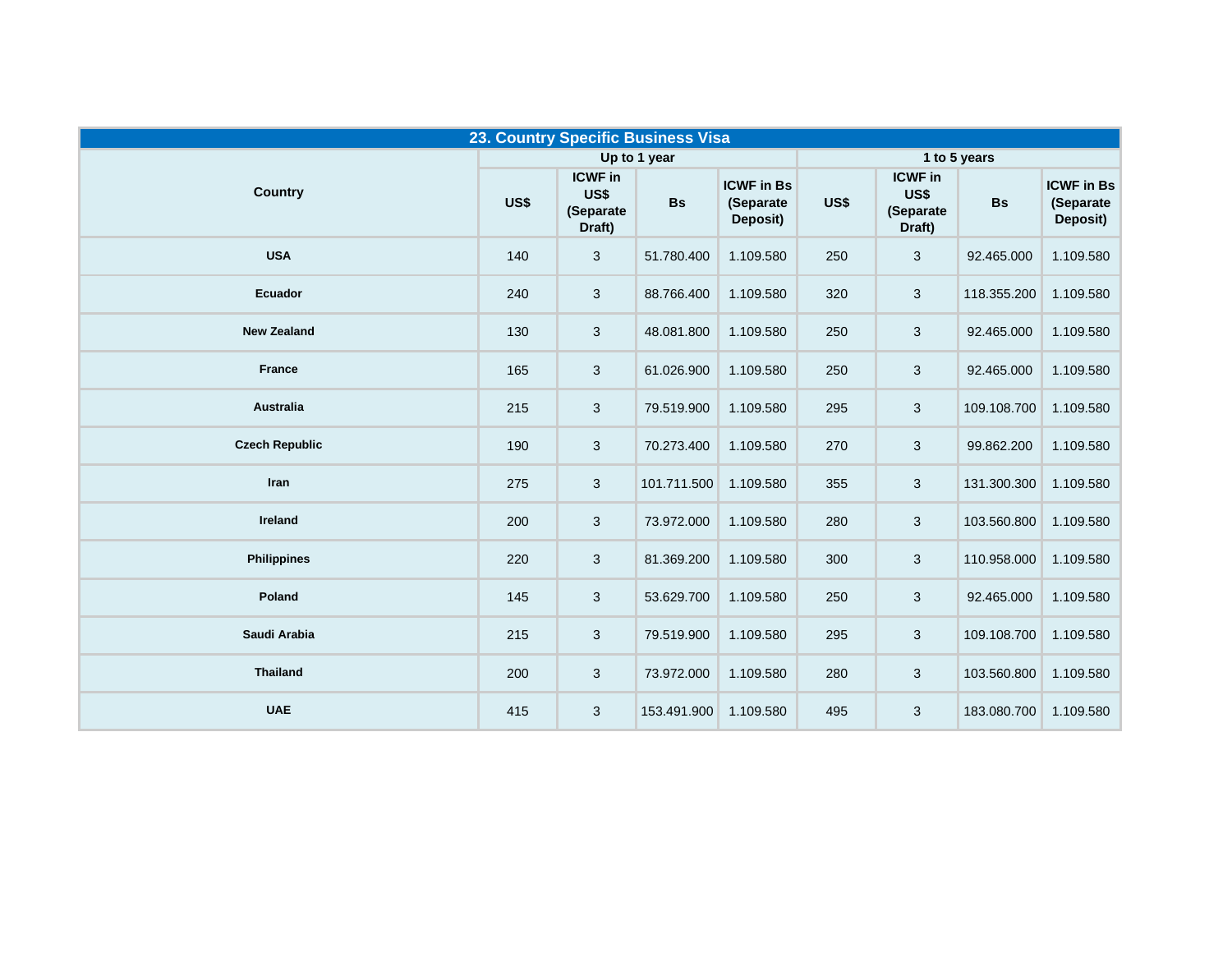| <b>24. Country Specific Employment Visas</b> |                |                                               |             |                                            |       |                                                |                   |                                            |       |                                               |             |                                            |
|----------------------------------------------|----------------|-----------------------------------------------|-------------|--------------------------------------------|-------|------------------------------------------------|-------------------|--------------------------------------------|-------|-----------------------------------------------|-------------|--------------------------------------------|
| <b>Country</b>                               | Up to 6 months |                                               |             | 6 months to 1 year                         |       |                                                | 1 year to 5 years |                                            |       |                                               |             |                                            |
|                                              | US\$           | <b>ICWF</b> in<br>US\$<br>(Separate<br>Draft) | <b>Bs</b>   | <b>ICWF</b> in Bs<br>(Separate<br>Deposit) | US\$  | <b>ICWF</b> in<br>US\$<br>(Separate)<br>Draft) | <b>Bs</b>         | <b>ICWF</b> in Bs<br>(Separate<br>Deposit) | US\$  | <b>ICWF</b> in<br>US\$<br>(Separate<br>Draft) | <b>Bs</b>   | <b>ICWF</b> in Bs<br>(Separate<br>Deposit) |
| Canada                                       | 150            | 3                                             | 55.479.000  | 1.109.580                                  | 200   | 3                                              | 73.972.000        | 1.109.580                                  | 300   | 3                                             | 110.958.000 | 1.109.580                                  |
| Ireland                                      | 160            | 3                                             | 59.177.600  | 1.109.580                                  | 200   | 3                                              | 73.972.000        | 1.109.580                                  | 300   | 3                                             | 110.958.000 | 1.109.580                                  |
| <b>France</b>                                | 135            | 3                                             | 49.931.100  | 1.109.580                                  | 200   | 3                                              | 73.972.000        | 1.109.580                                  | 300   | 3                                             | 110.958.000 | 1.109.580                                  |
| <b>Denmark</b>                               | 125            | 3                                             | 46.232.500  | 1.109.580                                  | 200   | 3                                              | 73.972.000        | 1.109.580                                  | 300   | 3                                             | 110.958.000 | 1.109.580                                  |
| <b>Australia</b>                             | 180            | 3                                             | 66.574.800  | 1.109.580                                  | 220   | 3                                              | 81.369.200        | 1.109.580                                  | 300   | 3                                             | 110.958.000 | 1.109.580                                  |
| <b>New Zealand</b>                           | 145            | 3                                             | 53.629.700  | 1.109.580                                  | 200   | 3                                              | 73.972.000        | 1.109.580                                  | 300   | 3                                             | 110.958.000 | 1.109.580                                  |
| <b>Thailand</b>                              | 160            | 3                                             | 59.177.600  | 1.109.580                                  | 200   | 3                                              | 73.972.000        | 1.109.580                                  | 300   | 3                                             | 110.958.000 | 1.109.580                                  |
| <b>UAE</b>                                   | 375            | 3                                             | 138.697.500 | 1.109.580                                  | 415   | 3                                              | 153.491.900       | 1.109.580                                  | 495   | 3                                             | 183.080.700 | 1.109.580                                  |
| <b>Israel</b>                                | 1.000          | 3                                             | 369.860.000 | 1.109.580                                  | 1.040 | 3                                              | 384.654.400       | 1.109.580                                  | 1.120 | 3                                             | 414.243.200 | 1.109.580                                  |
| Iran                                         | 235            | 3                                             | 86.917.100  | 1.109.580                                  | 275   | 3                                              | 101.711.500       | 1.109.580                                  | 355   | 3                                             | 131.300.300 | 1.109.580                                  |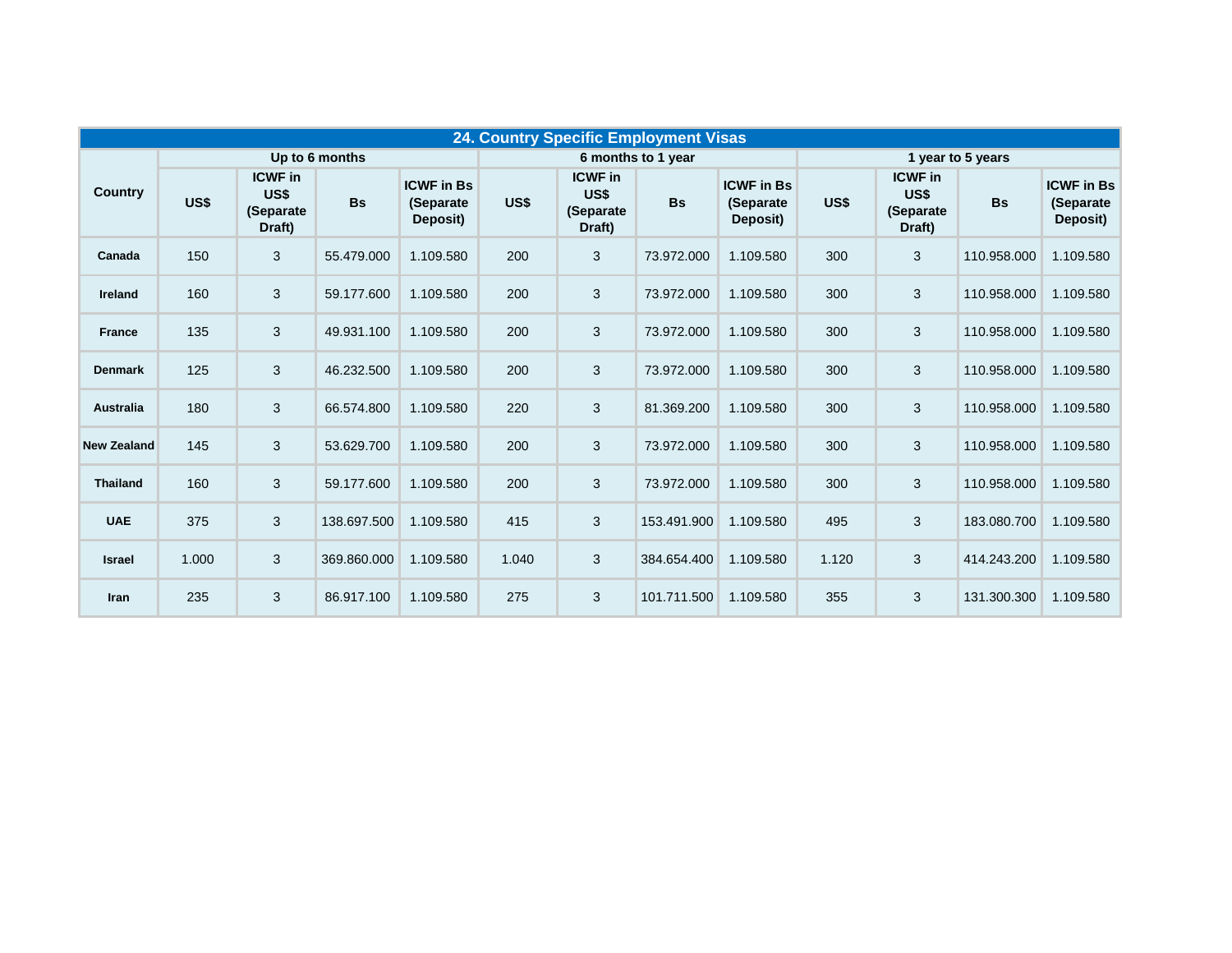## **Fees for Passports, OCI Card, Renunciation and other Consular Services**

**Passport**

A discount of 10 percent (10%) on passport fees applied for the first time must be applied, excluding renewal applications, this with respect to children under 8 years old and senior citizens over 60 years of age.

| <b>Type of Service</b>                                                                                                                                                                              | US\$ | <b>ICWF in US\$</b><br>(Separate check) | <b>Bs</b>  | <b>ICWF</b> in Bs<br>(Deposit separately) |
|-----------------------------------------------------------------------------------------------------------------------------------------------------------------------------------------------------|------|-----------------------------------------|------------|-------------------------------------------|
| 10 Years Ordinary Passport                                                                                                                                                                          | 75   | 2                                       | 27.739.500 | 739.720                                   |
| <b>Passport of Minors</b><br>(Below 15 years-old - regular 36 pages booklet)                                                                                                                        | 50   | 2                                       | 18.493.000 | 739.720                                   |
| Jumbo Passport (60 pages)                                                                                                                                                                           | 100  | 2                                       | 36.986.000 | 739.720                                   |
| Replacement of Ordinary Passport for changes in personal particulars                                                                                                                                | 75   | 2                                       | 27.739.500 | 739.720                                   |
| Replacement of Jumbo Passport for changes in personal particulars                                                                                                                                   | 100  | 2                                       | 36.986.000 | 739.720                                   |
| Replacement of Ordinary changes in personal particulars for minors below the age of 18<br>years with validity of five years or until the minor attains the age of 18 years, whichever<br>is earlier | 50   | 2                                       | 18.493.000 | 739.720                                   |
| Replacement of Jumbo Passport for deletion of Emigration Check Required Stamp                                                                                                                       | 75   | 2                                       | 27.739.500 | 739.720                                   |
| Replacement of Passport of 60 pages having validity of ten years for deletion of<br><b>Emigration Check Required Stamp</b>                                                                          | 100  | 2                                       | 36.986.000 | 739.720                                   |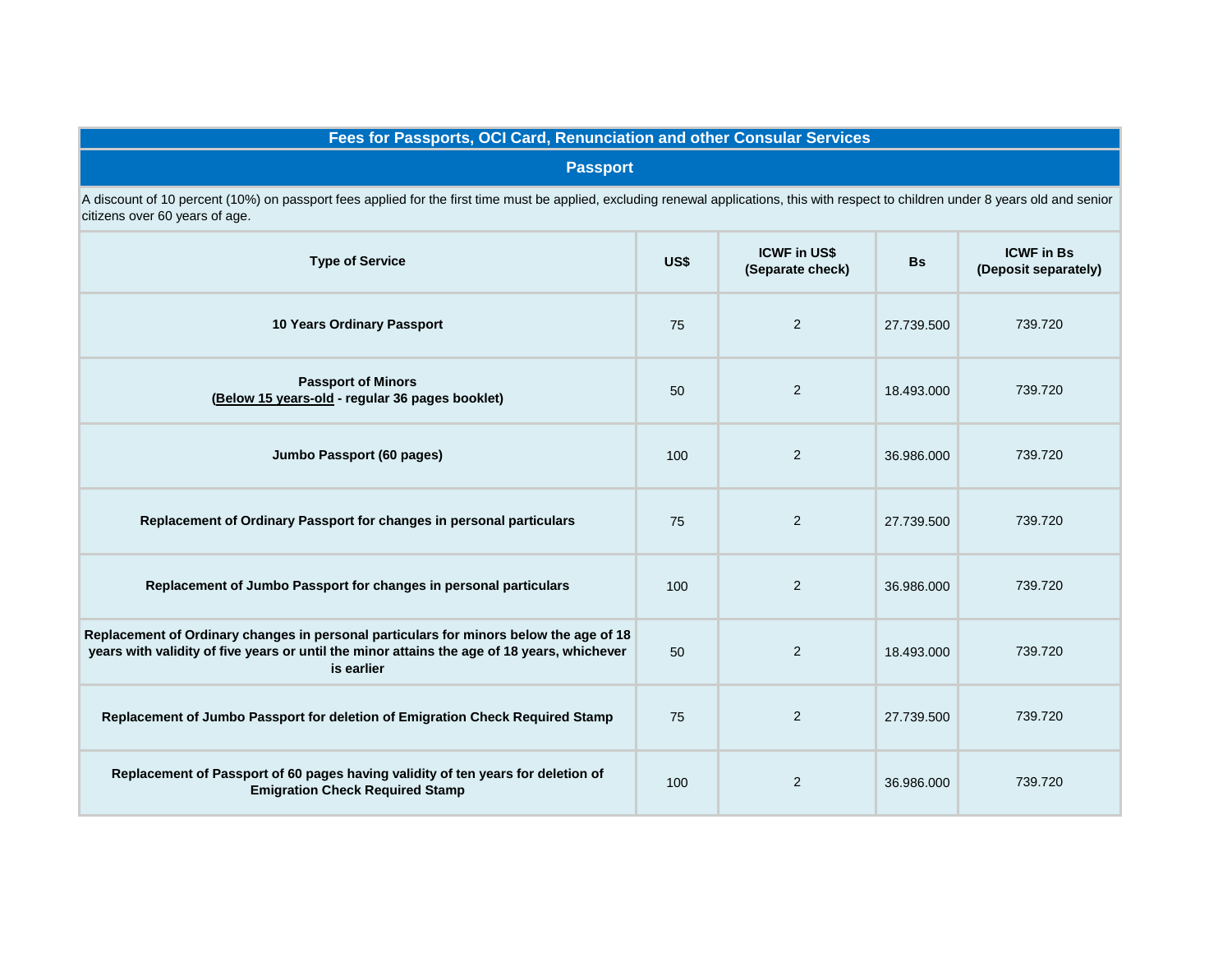| Duplicate Passport [Ordinary] (in case of Lost / Damage - Fee is same)                                                                                     | 150  | 2                                       | 55.479.000 | 739.720                                   |  |  |  |  |
|------------------------------------------------------------------------------------------------------------------------------------------------------------|------|-----------------------------------------|------------|-------------------------------------------|--|--|--|--|
| Duplicate Passport [Jumbo] (in case of Lost / Damage - Fee is same)                                                                                        | 175  | 2                                       | 64.725.500 | 739.720                                   |  |  |  |  |
| <b>Miscellaneous / Attestation</b>                                                                                                                         |      |                                         |            |                                           |  |  |  |  |
| <b>Type of Service</b>                                                                                                                                     | US\$ | <b>ICWF in US\$</b><br>(Separate check) | <b>Bs</b>  | <b>ICWF</b> in Bs<br>(Deposit separately) |  |  |  |  |
| <b>Attestation Civil</b><br>(For authorization of Power of Attorney, Special Power of Attorney, Marriage Certificates,<br>Degrees, Sponsorship cases etc.) | 10   | 2                                       | 3.698.600  | 739.720                                   |  |  |  |  |
| <b>Attestation Civil</b><br>(For current transfer of, purchase or sale of property, mortgage, gift, etc. Real Estate<br><b>Moveable properties)</b>        | 20   | $\overline{2}$                          | 7.397.200  | 739.720                                   |  |  |  |  |
| <b>Attestation Commercial</b>                                                                                                                              | 20   | 2                                       | 7.397.200  | 739.720                                   |  |  |  |  |
| <b>Attestation of Commercial</b><br>(Documents pertaining to exports from a foreign country to India)                                                      | 50   | 2                                       | 18.493.000 | 739.720                                   |  |  |  |  |
| Marriage Fees where Consular Officer solemnizes registration of a Marriage Cert. and<br>certified copy of all entries.                                     | 50   | 2                                       | 18.493.000 | 739.720                                   |  |  |  |  |
| <b>Death Certificate</b>                                                                                                                                   | 25   | 2                                       | 9.246.500  | 739.720                                   |  |  |  |  |
| <b>Birth Certificate for New Born</b>                                                                                                                      | 25   | 2                                       | 9.246.500  | 739.720                                   |  |  |  |  |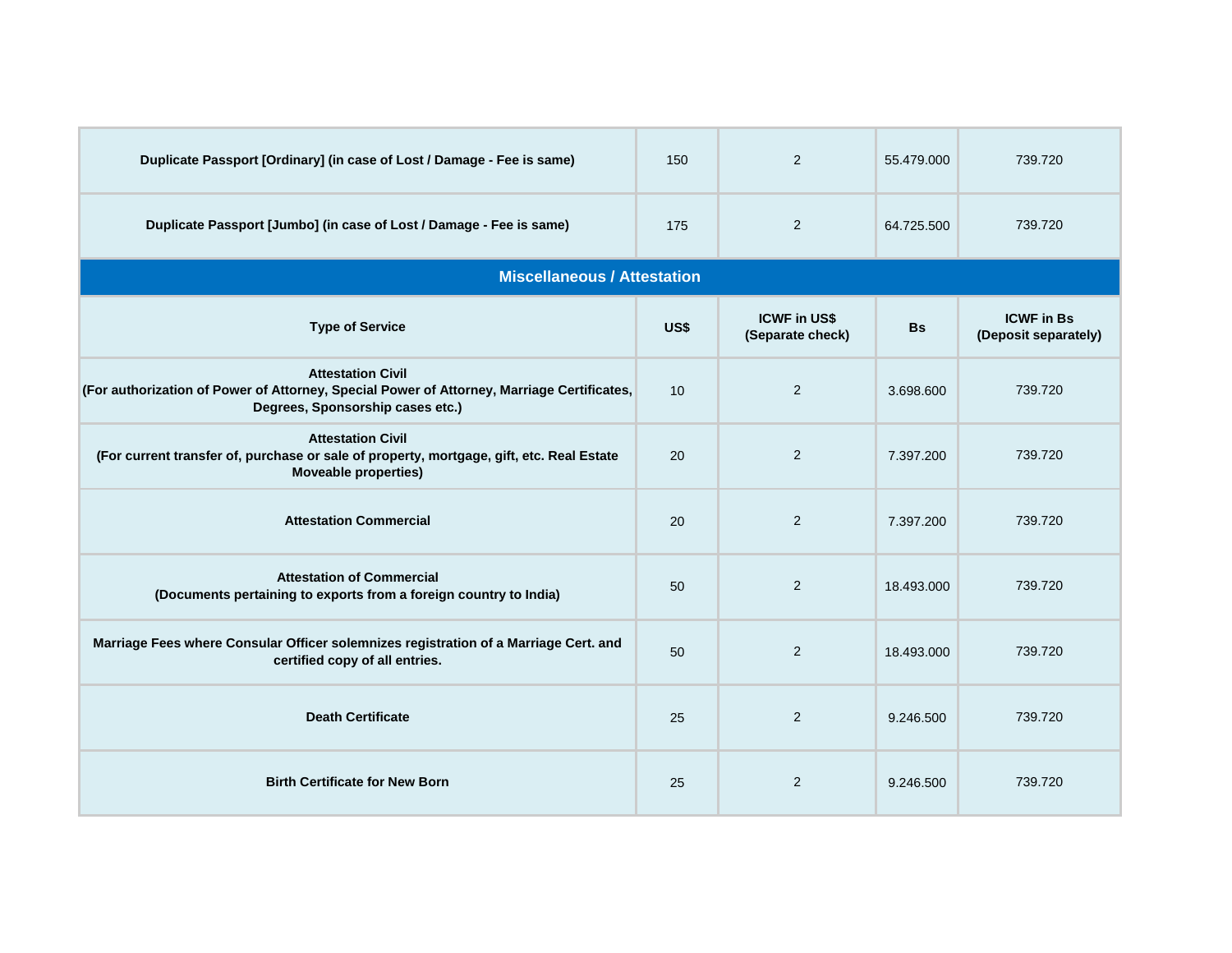| <b>Police Clearance Certificate (PCC)</b>                                                            | 25   | 2                                       | 9.246.500   | 739.720                                   |  |  |  |
|------------------------------------------------------------------------------------------------------|------|-----------------------------------------|-------------|-------------------------------------------|--|--|--|
| <b>NRI Certificate</b>                                                                               | 25   | $\overline{2}$                          | 9.246.500   | 739.720                                   |  |  |  |
| <b>Emergency Certificates (EC)</b>                                                                   | 15   | $\overline{2}$                          | 5.547.900   | 739.720                                   |  |  |  |
| <b>OCI Card</b>                                                                                      |      |                                         |             |                                           |  |  |  |
| <b>Type of Service</b>                                                                               | US\$ | <b>ICWF in US\$</b><br>(Separate check) | <b>Bs</b>   | <b>ICWF in Bs</b><br>(Deposit separately) |  |  |  |
| OCI Cards (Minors above 18 yrs./Major)                                                               | 275  | 3                                       | 101.711.500 | 1.109.580                                 |  |  |  |
| Duplicate OCI Cards (in case of loss or damage)                                                      | 100  | $\sqrt{3}$                              | 36.986.000  | 1.109.580                                 |  |  |  |
| Reissuance of OCI (Duplicate) in case of reissue of new passport / change of personal<br>particulars | 25   | 3                                       | 9.246.500   | 1.109.580                                 |  |  |  |
| OCI in lieu of PIO Card                                                                              | 100  | $\mathbf{3}$                            | 36.986.000  | 1.109.580                                 |  |  |  |